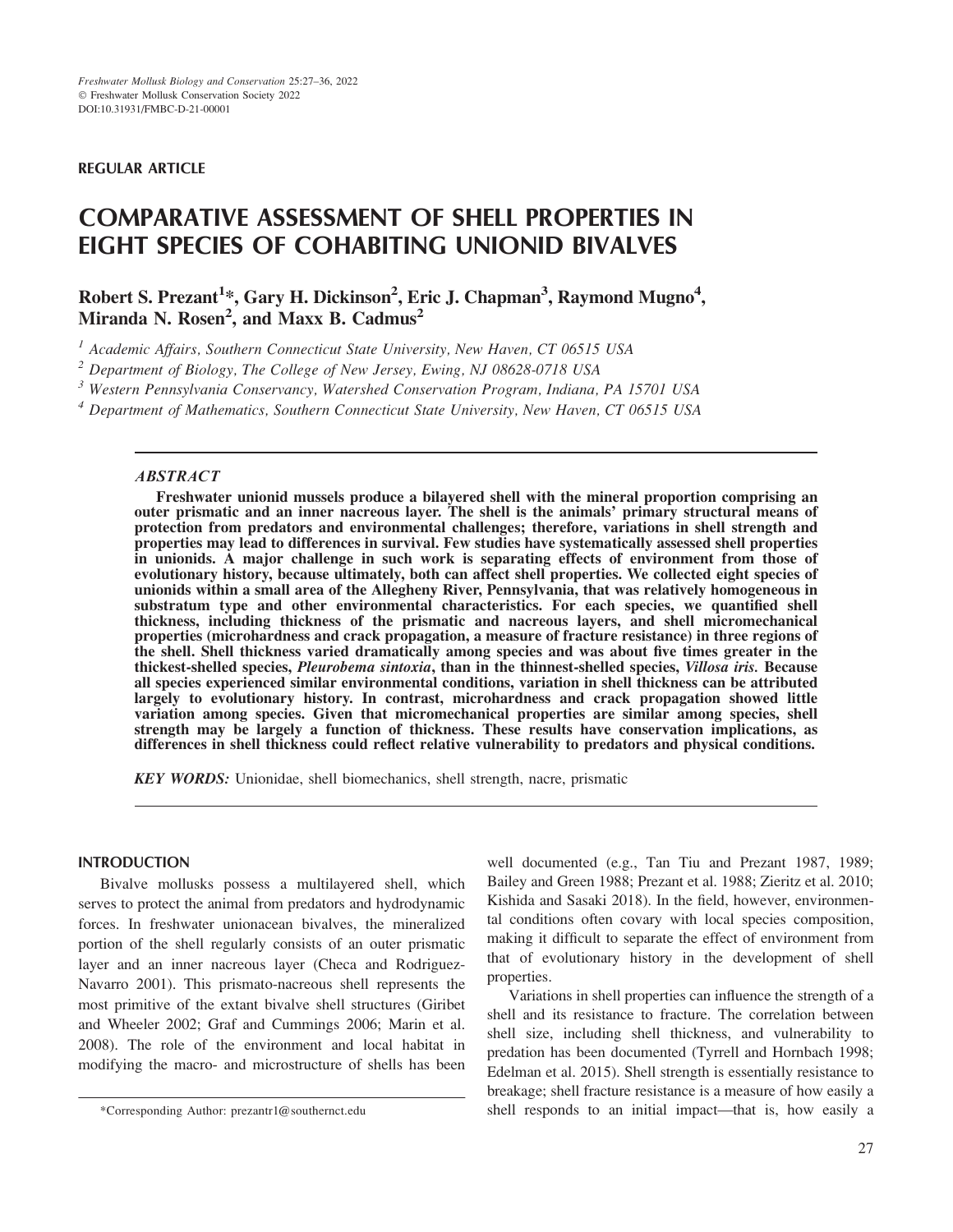fracture propagates through a shell. Variables that can affect shell strength include overall size, mass, shape, and sculpture; shell thickness and the thickness of composite layers; shell microstructural type and the nanometer and micrometer-scale mechanical properties of these microstructures; elemental content; and organic content, including intracrystalline organics (Fratzl et al. 2007; Meyers and Chen 2014; Kim et al. 2016). Shell microstructure and associated organic matrix are essential in resisting fractures from an incipient crack, for example, from a crayfish or other predator, by dissipating that initial fracture through organic interstices between calcified units without compromising the integrity of the entire mineralized shell (Zhang et al. 2019).

For unionids, studies that systematically assess structural and mechanical properties in multiple species from the same geographic location are rare. The opportunity to compare eight sympatric species of freshwater mussels availed itself through an initiative to translocate large numbers of unionids from beneath the Hunter Station Bridge (SR 62) over the Allegheny River in northwestern Pennsylvania during bridge replacement. We were able to obtain specimens from common species to assess shell properties. Our goal was to quantify shell size and thickness (including that of the nacreous vs. prismatic layers), microhardness (a measure of resistance to mechanical deformation that scales with shell strength) and fracture resistance across a variety of unionid taxa all from the same habitat, thus eliminating variation due to major differences in environment. From a conservation perspective, assessing variation in shell-layer thickness, shell strength, and fracture resistance can provide insight on survivability of unionids in the face of predatory pressures and changing environments.

### MATERIALS AND METHODS

#### Collection Methodology

All mussels collected for this project were removed from the direct impact zone of the Hunter Station Bridge replacement, which occurred in summer 2016. The bridge is located on the Allegheny River in the town of Hunter, Pennsylvania, at 41°31′N 79°29′W. The river is relatively shallow  $(< 3.0$  m) in this area and flows are dependent upon releases from the Kinzua Dam on the Allegheny River and Tionesta Dam on Tionesta Creek.

Divers collected freshwater mussels in August 2016 using scuba, surface-supplied air, or snorkel gear depending upon river depth and current velocity. We mapped the entire survey reach of 4,884  $m<sup>2</sup>$  and overlaid it with a grid for salvage purposes. We collected, enumerated, and bagged by species all mussels found within each of the salvage cells. This was not a survey study per se but a bulk translocation effort to better ensure survival of rare and endangered species of unionids. Thus, aside from anecdotal notes, specific details for quadrats or individual organisms collected are not available. We randomly selected individuals from among those recovered and held them in mesh bags in the Allegheny River until

approximately 10 individuals per species were recovered. We analyzed eight species, including Actinonaias ligamentina, Eurynia dilatata, Lampsilis ovata, Lampsilis fasciola, Pleurobema sintoxia, Ptychobranchus fasciolaris, Strophitus undulatus, and Villosa iris.

The substratum was similar across the entire sampled reach of the river and was dominated by cobble (40%) and gravel  $(30\%)$ , with some sand  $(15\%)$ , silt  $(10\%)$ , and boulders  $(5\%)$ present. The distribution of the eight species within this study was homogeneous across the sampled area. No obvious microhabitats were detected that might have created distribution bias for any one species. Most cells surveyed had some eelgrass (Vallisenaria americana) present; there are suggestions that survey cells with denser populations of eelgrass tended to have higher numbers of mussels but no differences in species diversity. The eight species assessed in this study were found in all survey cells, and their distribution (as opposed to the total numbers of unionids found) did not appear to vary with presence or absence of eelgrass or eelgrass density.

#### Sample Preparation

Mussels were preserved in 70% ethanol for shell analyses. While preservation in ethanol followed by drying can potentially influence shell mechanical properties (Leung and Sinha 2009; Brown et al. 2017), it is unlikely that these factors would differ among species or treatment groups. Since shells used in this study were uniformly preserved in 70% ethanol, and testing conditions were identical for all species, any alterations of the prismato-nacreous shell properties due to preservation and sample preparation should be uniform across species.

We used left shell valves for all assessments, with five valves randomly selected per species. Individual valves were removed from ethanol and any adhering soft tissue removed using a scalpel. Prior to cutting each sample, a line was drawn perpendicular to shell growth ridges, from the umbo to the growth edge of the shell (Fig. 1A). Samples were cut along this line using a water-cooled diamond band saw (model C-40, Gryphon Corporation, Sylmar, CA, USA). This produced two portions of the valve; the anterior portion was used for curved height measurements (see below), while the posterior portion was cut further and embedded for mechanical and thickness testing. Specifically, on the posterior portion of the shell, a second cut was made parallel to, and approximately 0.5–1.0 cm further posterior to, the first. The strip of shell produced from these cuts was then cut perpendicular to the original cuts into three equal-size segments, denoted as regions 1 (umbonal), 2 (midvalve), and 3 (periphery) (Fig. 1A). Shell segments were washed with distilled water after cutting, then dried at room temperature overnight, and finally dried at  $45^{\circ}$ C under 27 mm Hg in a vacuum oven for 24 h.

Shell segments were embedded in epoxy resin to enable polishing. We placed the dry shell segments individually into 31.75-mm mounting cups with the anterior side of the segment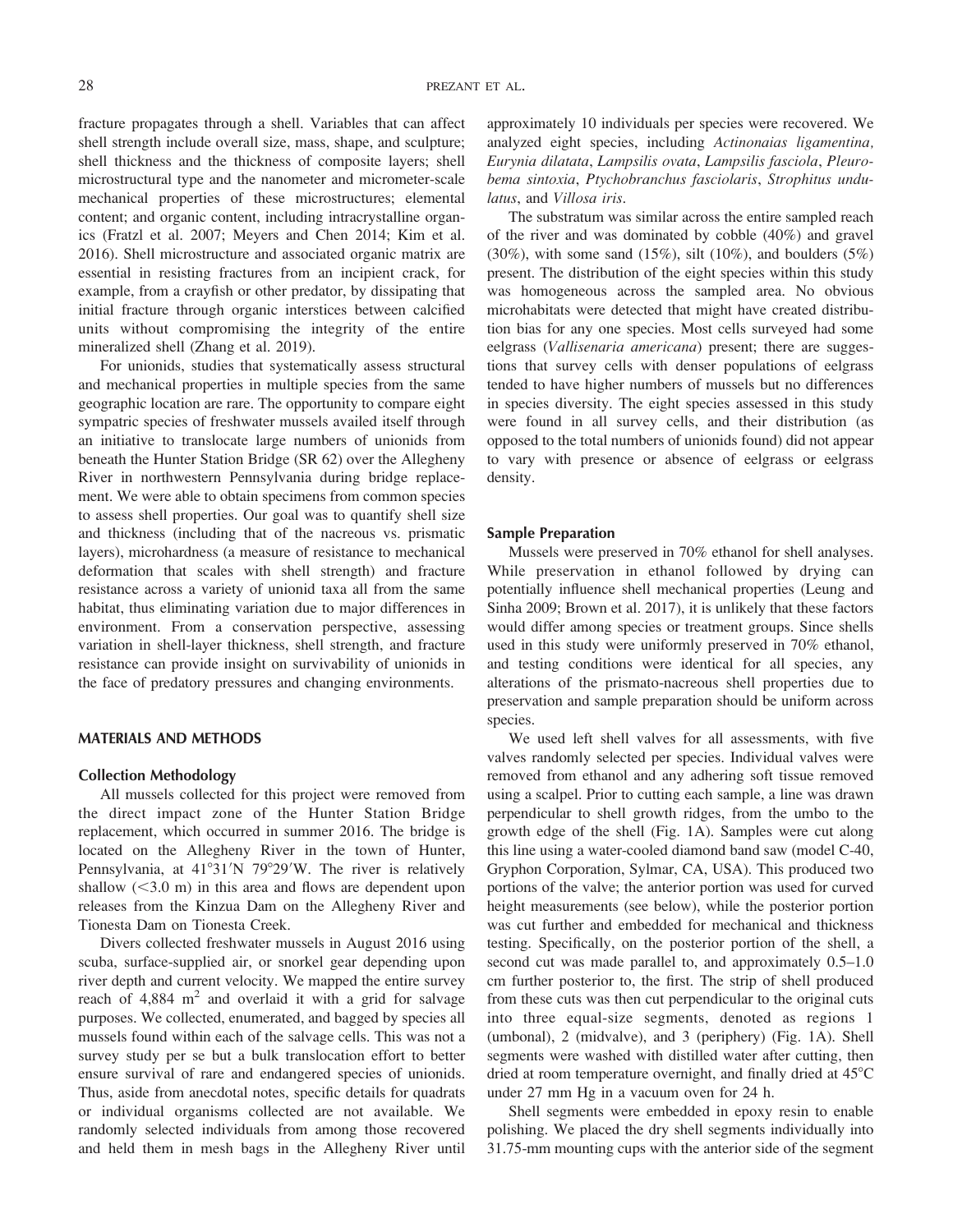

Figure 1. (A) Actinonaias ligamentina, left valve, showing regions of shell sampling for microhardness, crack propagation, and thickness measurements. Region 1 is umbonal, region 2 is midvalve, and region 3 is shell periphery. Light microscopy images of an indent (diamond shape) made within (B) the nacre and (C) the prismatic layer. An applied load of 30 g was used during indentation in both shell regions. Tailed arrows indicate cracks produced during indentation. (B) Individual nacre tablets are clearly designated as noted by the white rectangle. For the prismatic layer, the boundary between adjacent units is indicated by arrowheads. Scale bars:  $A = 10$  mm; B and  $C = 5$  µm.

oriented facing the bottom of the mounting cup. Samples that did not stand upright on their own were secured using plastic coil clips (Allied High Tech, Compton, CA, USA). Mounting cups were filled with epoxy (EpoxySet, Allied High Tech) and cured for approximately 24 h or until completely hardened.

Samples were polished using an automated grinder polisher machine (METPREP 3 PH-4, Allied High Tech). Each embedded sample was polished through a series of 320 grit, 600-grit, and 800-grit silicon carbide papers, then polished with a 1-um polycrystalline diamond suspension and lastly a  $0.04$ - $\mu$ m colloidal silica suspension. Samples were cleaned between each polishing step with a solution of 2% microorganic soap. Once the polished surface was completely smooth and free of scratches, samples were dried at room temperature and then placed in a desiccator until testing.

#### Shell Curved-Height Measurements

The anterior portion of the shell valve produced after the initial cut (see above) was used for curved-height measurements. Images of the cut surface of each valve were scanned using a photo scanner to enable digital measurements. This was done by placing the cut surface of the valve directly onto the bed of the scanner so that the shell stood up on its own, and a high-resolution scan was acquired. Curved height, defined as the total distance from umbo to the ventral growth edge, was measured in ImageJ (Ver. 1.43, U.S. National Institutes of Health, Bethesda, Maryland, USA, https://imagej.nih.gov/ij/, accessed February 15, 2022) on the scans using a segmented line tool. To incorporate curvature of the valve, the line was drawn down the center of the cut surface of the valve from umbo to the shell edge.

#### Shell Thickness Measurements

We assembled panorama images of each embedded shell sample using Zen 2.3 software (Carl Zeiss Microscopy, White Plains, NY, USA). Individual images were taken under brightfield using an Axioscope A1 reflected-light microscope

with an Axiocam 105 color camera (Carl Zeiss Microscopy). The number of individual images varied depending on the size of the sample and ranged from 3 to 36. We measured shell thickness at defined points along the breadth of each embedded shell segment. Measurement locations were determined by placing a grid over the image as described in Nardone et al. (2018). Thickness measurements were taken using the software's linear measurement tool for the prismatic and nacreous layers. Grid sizes varied depending on the size of the sample but were adjusted to enable 20–30 measurements per sample. In the samples that were from the region closest to the umbo (region 1), erosion produced a prismatic layer that was often not continuous, and in some cases, was missing completely, and therefore measurements were not recorded for this layer. In samples that contained the growth edge, measurements were recorded until the layers began to thin. Measurements from the nacreous and prismatic layers were added together to determine the total thickness. For regions containing a prismatic layer (regions 2 and 3), the ratio of prismatic to nacreous thickness was calculated as the prismatic layer thickness divided by the nacreous layer thickness.

#### Micromechanical Testing

Micromechanical testing was conducted on an HM-200 microhardness testing machine (Mitutoyo America Corporation, Aurora, IL, USA) on five individuals per species per shell region. Embedding and polishing of shell segments produced a cross-section of the shell, normal to the outer shell surface, as described in Dickinson et al. (2012). This procedure enabled separate tests to be made within both the prismatic and nacreous layers (Fig. 1B, C). In each sample, 10 indents were made in both the prismatic and nacreous layers. Values obtained from these repeated indentations were averaged for each shell layer prior to statistical analyses. Indents were spaced evenly along the breadth of the shell segment using the stage-positioning micrometers on the testing machine, with spacing between indents equivalent in the prismatic and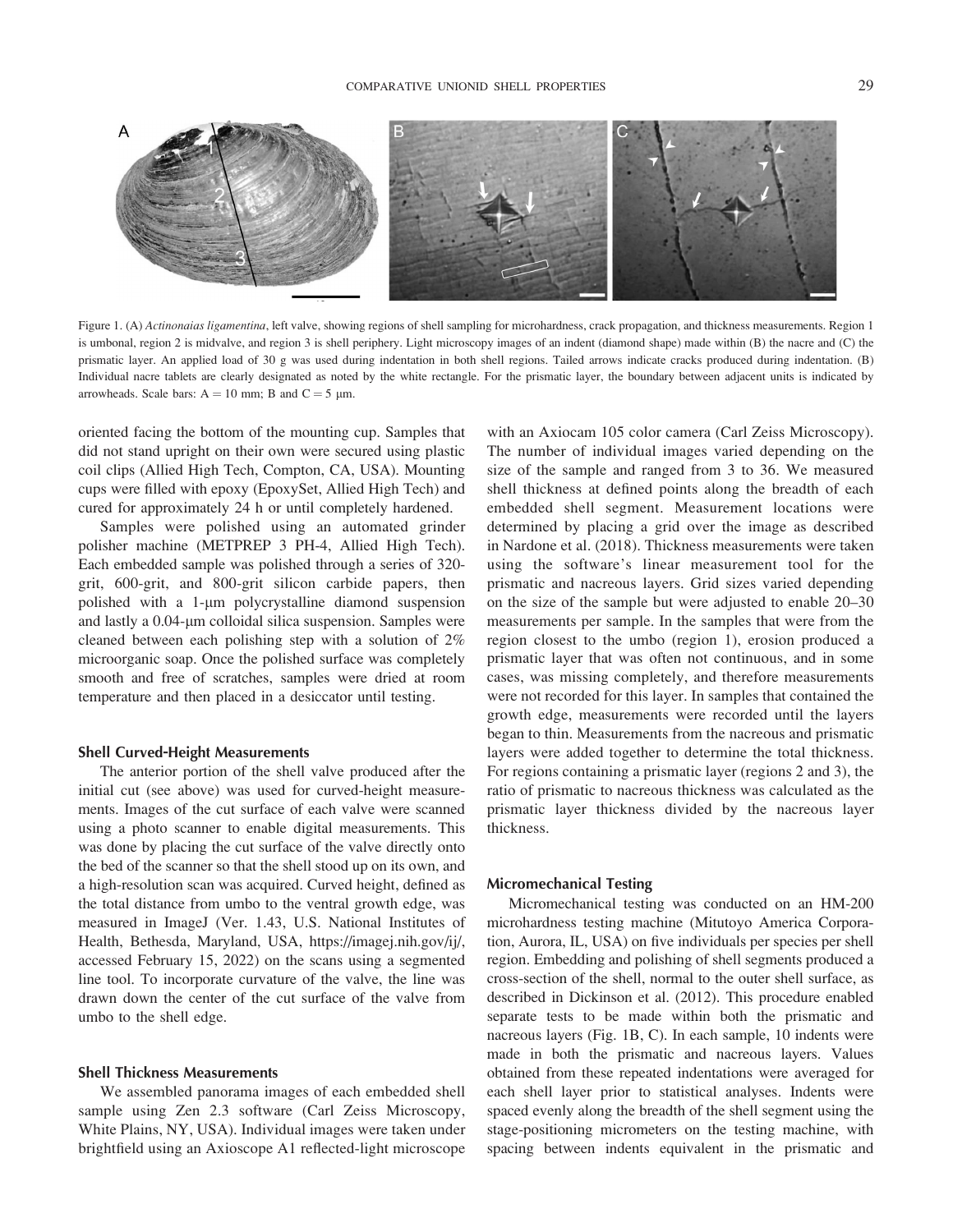nacreous layers. Micromechanical indents were made at 30 g load and 5 s dwell time within both the prismatic and nacreous layers. For the first two replicates from each species, indents were measured directly on the hardness tester in two dimensions and Vickers hardness numbers (VHNs) were automatically calculated by the tester. For the other three replicates from each species, an image of each indent was taken using a Zeiss Axiocam 305 color microscope camera and the diagonals of the indent were measured on the digital image using Zen 2.3 software (Carl Zeiss Microscopy). We used the equation  $1.854 \times F/d^2$  where F is force in kilograms and  $d^2$  is the mean diagonal length in millimeters to calculate microhardness as a VHN (ASTM 2017). Variation between the two measurement techniques was minimal (on average, within 2.5% when the same indent was measured both ways). In samples from the region closest to the umbo (region 1 as shown in Fig. 1A), the prismatic layer was not continuous (due to umbonal erosion) and therefore microhardness could not be measured in the prismatic layer for these samples.

For all sample sets, crack propagation was assessed on digital microscope images taken on the hardness tester (Fig. 1B, C). Crack propagation was determined as the radius of a circle emanating from the center of the indent and encompassing all visible cracks (Anstis et al. 1981; Baldassarri et al. 2008).

### Statistical Analyses

We explored differences in the response variables of measured hardness, crack propagation, curved height, and thickness among species. Since measured hardness, crack propagation, and thickness values were consistently and substantially different between the nacreous and prismatic layers (for example, by up to an order of magnitude for thickness metrics), these layers were analyzed separately. All response variables failed to satisfy the assumptions of analysis of variance, using either the Levene's test for homogeneity of variance or the Shapiro–Wilk test for normality, so we used nonparametric methods that compare median values (Ott and Longnecker 2010). The overall significance level was set at  $P$  $<$  0.05. Statistical tests were conducted in R (R Core Team 2013). We compared curved height among species using a Kruskal–Wallis test and Dunn's procedure for multiple comparisons with Holm's correction for P values (Pohlert 2014). We assessed the effect of species on shell microhardness and crack propagation using the Prentice test, which is a generalization of Friedman's test for use with replicates (Konietschke et al. 2015). Shell region was used as a blocking variable. Using Tukey's method, we made multiple comparisons between individual species. For thickness and the prismatic:nacreous-layer ratio, a Prentice test was also used, but multiple comparisons were made using pairwise Wilcoxon rank sum tests. This was due to missing values (shell samples where the nacre or prismatic layer was fractured and therefore thickness could not be measured) causing errors when using the Tukey's method (R Core Team 2013).

#### RESULTS

Visual examination of shell valves used from the eight species revealed an obvious difference in overall size of the shells, as well as variation in relative thickness of prismatic and nacreous layers; quantification of curved height and shell thickness support these observations. Curved height varied significantly among species (Kruskal–Wallis test:  $H = 32.119$ ,  $df = 7$ ,  $P < 0.0001$ ; Fig. 2A). Curved height was nearly 2.5 times greater in the largest species tested, L. ovata, as compared to the smallest, V. iris (Dunn's multiple comparisons with Holm's correction:  $P < 0.05$ ). Likewise, thickness of both the nacreous layer (Prentice test:  $T = 90.305$ , df = 7, P  $<$  0.0001; Fig. 2B) and prismatic layer (Prentice test: TS = 60.459, df = 7,  $P < 0.0001$ ; Fig. 2C) differed significantly among species. Nacre thickness was about eight times greater in the thickest species, P. sintoxia, as compared to the thinnest, V. iris (Wilcox rank sum tests:  $P \leq 0.05$ ). Lampsilis fasciola had the thickest prismatic layer, with thickness about four times greater than *V. iris* (Wilcox rank sum tests:  $P < 0.05$ ). For curved height and thickness metrics, numerous significant pairwise differences were observed between species, as detailed in Figure 2. Among all species and all shell regions, average nacreous layer thickness was about five times greater than that of the prismatic layer (note the difference in y-axis scale between Fig. 2B and C).

When comparing among regions of each shell valve (see Fig. 1), nacreous layer thickness for all species tended to be greatest closer to the umbo (region 1), reflecting the older age and longer mineral deposition times (Fig. 2B). The thinnest nacreous layer was typically found in region 3, nearest the valve edge, which is the youngest part of the shell with the shortest deposition time. Nacre was present in each region 3 measured, confirming that samples from these areas were always internal to the pallial line and not at the most distal shell margin.

As the outer layer of calcified shell, the prismatic layer is also most susceptible to external erosive conditions once the periostracum is either worn away or dissolved (not uncommon in unionids). As such, in the specimens collected, the umbonal area of prismatic shell (region 1) was consistently eroded and we were unable to take representative measurements of prismatic thickness. The shell periphery (region 3) in all taxa had the thickest prismatic layer (Fig. 2C).

The prismatic:nacreous-layer ratio varied significantly among species (Prentice test:  $T = 52.684$ , df = 7, P < 0.0001; Fig. 2D). Of note, this ratio was significantly lower in P. sintoxia compared to each of the other species assessed (Wilcox rank sum tests:  $P < 0.05$ ); thus, nacre comprised a greater proportion of the total shell in this species (Table 1). The prismatic:nacreous-layer ratio did not differ significantly among any of the other species tested, except between E. dilatata and L. ovata (Wilcox rank sum tests:  $P < 0.05$ ). Nacre comprised the bulk of total shell thickness in nearly all samples (with one exception, *L. fasciola*, region 3), as evidenced by prismatic:nacre ratios consistently well below 1.

Despite variations in nacreous thickness among species,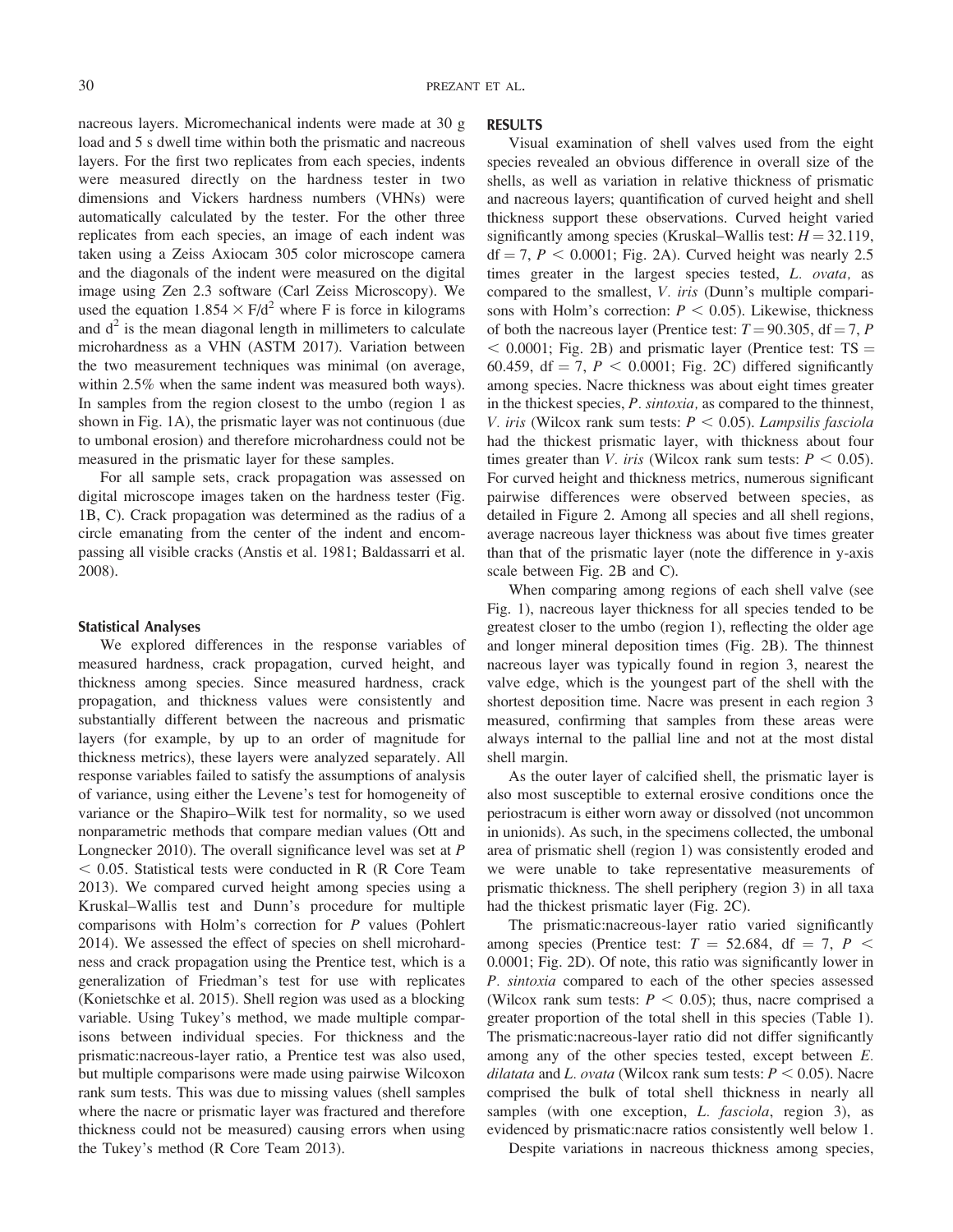

Figure 2. Curved height and thickness metrics (mean  $\pm$  SE). (A) Curved height of left shell valves. (B) Nacre layer thickness. (C) Prismatic layer thickness. (D) Prismatic:nacrelayer thickness ratio. Within each panel, species marked with different letters are significantly different from one another, whereas those that share a letter do not differ. For curved height, pairwise comparisons were made using Dunn's multiple comparisons with Holm's correction ( $P < 0.05$ ). For all other metrics, pairwise comparisons were made using Wilcoxon rank sum tests ( $P < 0.05$ ), with region grouped within species.  $n = 5$  replicates per species per shell region.

there was no effect of species on nacre microhardness (Prentice test:  $T = 7.328$ , df = 7,  $P = 0.393$ ; Fig. 3A). Across all taxa and all shell regions measured, values ranged from 198 to 271 VHN. As with nacre, differences in microhardness in the prismatic layers among the species were minimal. Although the overall effect of species on microhardness was significant (Prentice test:  $T = 18.21$ , df = 7, P = 0.011; Fig. 3B), the only pairwise difference among the species assessed was between L. ovata and E. dilatata (Tukey's method:  $P \leq$ 0.05). Across all taxa and all shell regions measured, prismatic

microhardness ranged from 258 to 419 VHN. For all species and all shell regions, the prismatic layer was consistently harder (on average, by 54%) than the nacre.

Higher crack propagation implies a lower resistance to the growth of fractures through a particular shell layer. There was relatively little difference across taxa in crack propagation resistance, nor was there much variation in resistance dependent upon shell location (Fig. 3C, D). There was a significant effect of species within the nacre (Prentice test:  $T =$ 22.378, df = 7,  $P = 0.002$ ; Fig. 3A). However, significant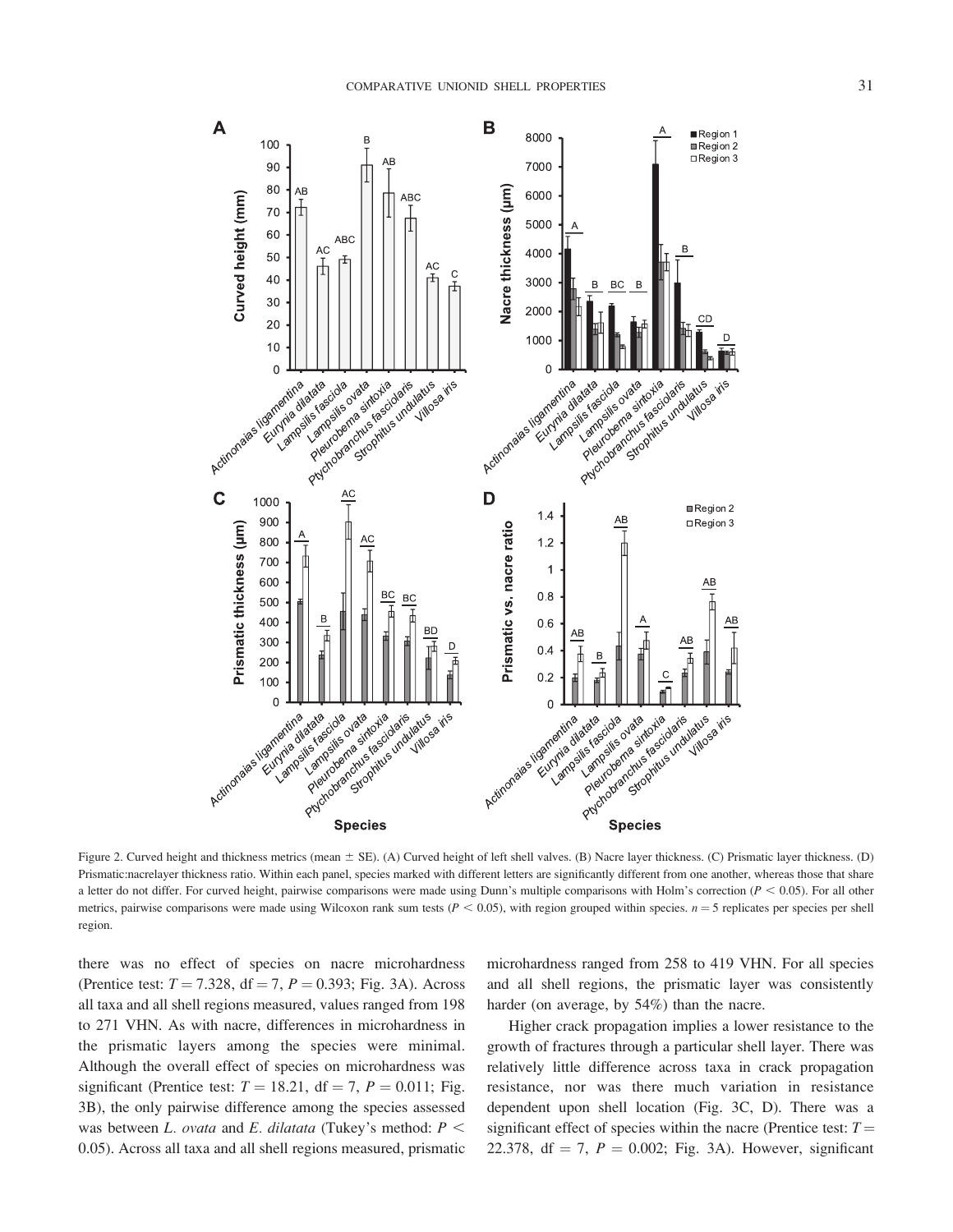Table 1. Shell valve thickness metrics. Values are mean  $\pm$  SE;  $n = 5$  replicates per species per shell region. Region 2 = midvalve; region 3 = shell periphery.

|                                                                                                                                                      | AL | ED. | LF | LO.                                                                                                                             | <b>PS</b> | PF | SU | VI |
|------------------------------------------------------------------------------------------------------------------------------------------------------|----|-----|----|---------------------------------------------------------------------------------------------------------------------------------|-----------|----|----|----|
| Region 2                                                                                                                                             |    |     |    |                                                                                                                                 |           |    |    |    |
| Total thickness (mm)                                                                                                                                 |    |     |    | $3.29 \pm 0.38$ 1.62 $\pm$ 0.21 1.70 $\pm$ 0.11 1.72 $\pm$ 0.20 4.05 $\pm$ 0.63 1.73 $\pm$ 0.23 0.84 $\pm$ 0.08 0.71 $\pm$ 0.07 |           |    |    |    |
| % thickness as prismatic $16.1 \pm 1.8$ $15.1 \pm 1.1$ $25.9 \pm 4.5$ $26.2 \pm 2.3$ $8.7 \pm 0.9$ $18.4 \pm 1.4$ $25.8 \pm 4.5$ $19.2 \pm 1.3$      |    |     |    |                                                                                                                                 |           |    |    |    |
| % thickness as nacre                                                                                                                                 |    |     |    | $83.9 \pm 1.8$ $85.5 \pm 1.4$ $71.2 \pm 3.0$ $74.0 \pm 2.1$ $91.1 \pm 0.8$ $81.0 \pm 1.9$ $72.7 \pm 4.9$ $81.1 \pm 1.2$         |           |    |    |    |
| Region 3                                                                                                                                             |    |     |    |                                                                                                                                 |           |    |    |    |
| Total thickness (mm) $2.90 \pm 0.34$ $1.95 \pm 0.39$ $1.70 \pm 0.13$ $2.27 \pm 0.13$ $4.17 \pm 0.32$ $1.78 \pm 0.23$ $0.67 \pm 0.08$ $0.82 \pm 0.12$ |    |     |    |                                                                                                                                 |           |    |    |    |
| % thickness as prismatic $26.1 \pm 2.8$ $18.9 \pm 2.1$ $53.0 \pm 2.0$ $31.6 \pm 3.2$ $11.0 \pm 0.4$ $25.4 \pm 2.2$ $42.4 \pm 1.7$ $27.7 \pm 4.7$     |    |     |    |                                                                                                                                 |           |    |    |    |
| % thickness as nacre                                                                                                                                 |    |     |    | $73.9 \pm 2.8$ 81.1 $\pm 2.1$ 46.6 $\pm 2.2$ 68.6 $\pm 3.0$ 89.0 $\pm 0.4$ 74.5 $\pm 2.2$ 57.6 $\pm 1.7$ 71.9 $\pm 4.7$         |           |    |    |    |

Abbreviations: AL = Actinonaias ligamentina; ED = Eurynia dilatata; LF = Lampsilis fasciola; LO = Lampsilis ovata; PS = Pleurobema sintoxia; PF = Ptychobranchus fasciolaris;  $SU = Strophitus$  undulatus;  $VI = Villosa$  iris.

pairwise differences were observed only between P. sintoxia and  $L$ . *ovata*, and between  $P$ . *sintoxia* and  $V$ . *iris* (Tukey's method:  $P < 0.05$ ). Across all taxa and all shell regions measured, nacre crack propagation ranged from  $8.6 \mu m$  to  $18.7 \mu m$ lm. Variation in crack propagation within the prismatic layer among species was minimal in both regions (Fig. 3D). Overall, the effect of species was significant (Prentice test:  $T = 19.760$ ,  $df = 7$ ,  $P = 0.006$ , but individual pairwise differences between species were not significant (Tukey's method:  $P > 0.05$  for all comparisons). Across all taxa and all shell regions measured, prismatic crack propagation ranged from 13.0  $\mu$ m to 26.6  $\mu$ m. In all species and all shell regions, crack propagation was consistently higher (on average, by 61%) in the prismatic layer as compared to the nacreous layer, suggesting that the former exhibits a lower resistance to fracture.

#### **DISCUSSION**

Shell formation in bivalve mollusks is a complex process affected by evolutionary history as well as environment (Tan Tiu and Prezant 1992; Kesler and Bailey 1993; Marin et al. 2007; Hornbach et al. 2010; Gilbert et al. 2017; Clark et al. 2020). Here, we assessed structural and mechanical properties of the shell in eight cohabiting species. Given that environmental conditions were relatively consistent among individuals—all were collected at the same location with no noticeable differences in substratum type—variation in shell properties between taxa can be attributed largely to evolutionary history. This conclusion has conservation implications, as shell structure and strength can influence population viability in the face of predation (including shell collection by humans), hydrodynamic forces, and shifts in water quality. We found that shell height and thickness varied dramatically among cohabiting species; in contrast, microscale mechanical properties were remarkably consistent among the species assessed.

At the whole-organism level, shell thickness is a good indicator of shell strength (Zuschin and Stanton 2001). Shell thickness can vary with latitude and hydrological conditions (Watson et al. 2012), as well as among species exposed to the same environment. Variation or changes in shell thickness, especially at the umbonal (oldest) areas for the latter, can leave the bivalve susceptible to shell fragmentation (Newell et al. 2007) and more vulnerable to shell-crushing predators. Unionid bivalves are preyed upon by birds, fish, a variety of mammals, crayfish, and turtles, and shell thickness and size affect predatory vulnerability (Haag 2012). In general, thinnershelled unionids (by species or relative growth size) face greater predation threat (Leonard-Pingel and Jackson 2013). Nacre, considered the most fracture-resistant shell layer, can compose a substantive portion of total shell thickness in unionids. For the species we assessed, within the midshell region the nacreous layer comprised at least 71%, and as much as 91%, of the total shell thickness, consistent with previous assessments in Unio elongatulus (89% of the shell thickness, Checa 2000). Of the eight species we examined, total shell thickness in P. sintoxia and A. ligamentina (the thickestshelled species examined) was four to six times greater than that of S. undulatus and V. iris, the species with the thinnest shells. Nacre also comprised a greater proportion of total shell thickness in  $P$ . sintoxia, as compared to all other species assessed. Such differences in shell thickness, and the proportion of the shell composed of fracture-resistant nacre, are likely to lead to variation in shell strength at the wholeshell level.

When considering shell thickness and relative thickness of shell layers, it must be kept in mind that nacre is usually deposited throughout the growing life of a bivalve (Marie et al. 2017). Despite the give-and-take of internal shell deposition and erosion, it is typical for nacre to thicken with age (Mann 2001). The Anodontini and Lampsilini (Actinonais, Lampsilis, Ptychobranchus) tend to be short-lived while the Amblimini (Villosa) and Pleurobemi (Eurynia, Pleurobema) are longlived (Haag and Rypel 2011). Across the tribes examined here, one of the two species of Pleurobimini had the thickest shells in midregions, while V. iris (Amblemini) had the thinnest shells in middle and peripheral regions. Whether the shell thickness of P. sintoxia is representative of the longevity of the pleurobiminids will take additional study across more species within the group.

Despite observed differences in thickness at the micrometer scale, these bivalves, with one exception, did not show substantial variation in resistance to shell fracture or micro-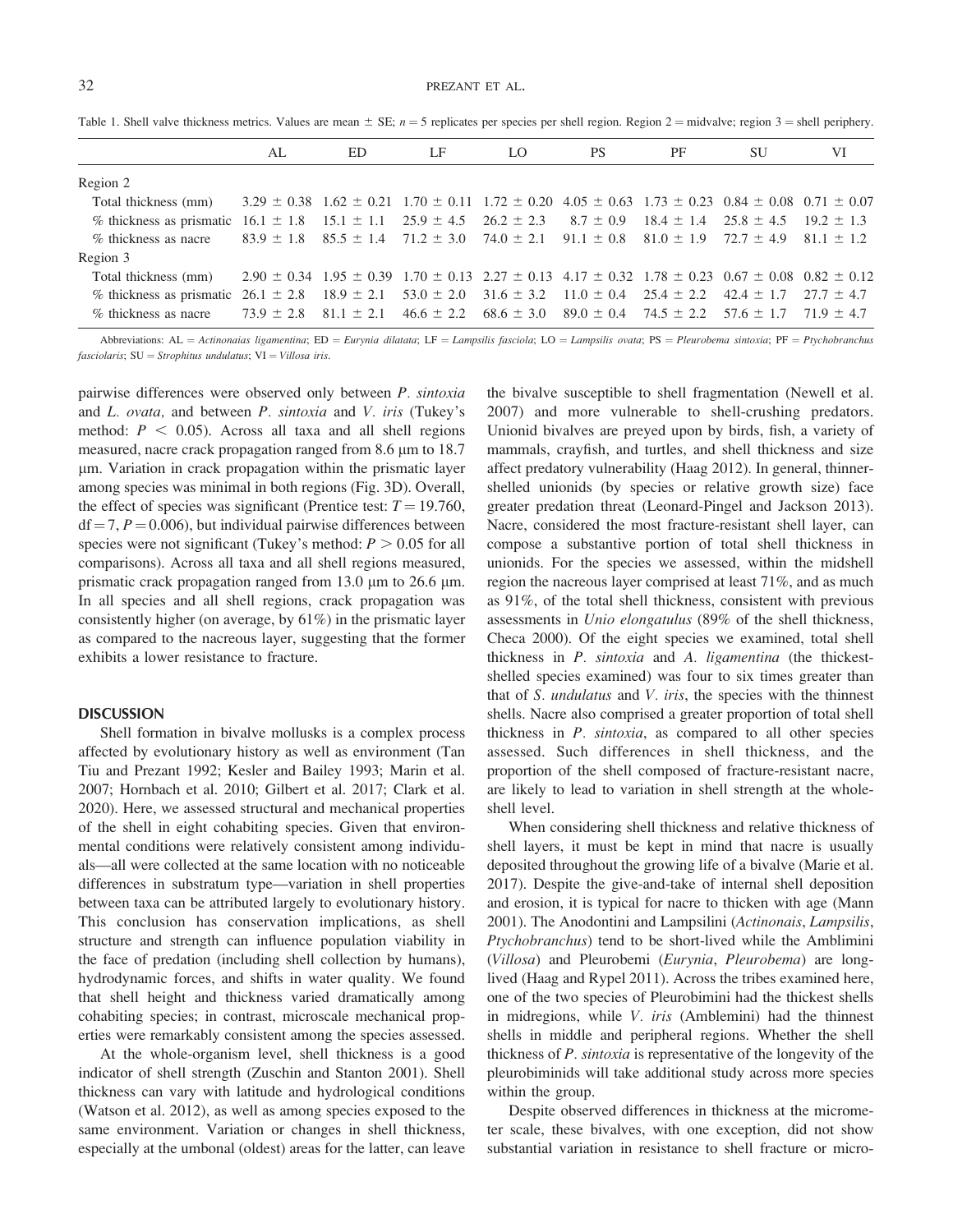

Figure 3. Micromechanical testing metrics (mean  $\pm$  SE). Vickers microhardness, tested within the (A) nacre and (B) prismatic layers. Lengths of cracks propagating from indentations when tested in the (C) nacre and (D) prismatic layers. Within each panel, species marked with different letters are significantly different from one another using Tukey's method pairwise comparisons  $(P < 0.05)$ . Species that lack a letter did not differ significantly from any of the other species assessed.  $n = 5$  replicates per species per shell region.

hardness. Indeed, the thinnest-shelled unionids examined were no more vulnerable to fracture at the micrometer scale than any others we tested. The lack of correlation between nacreous layer thickness and relative fracture sensitivity is not surprising, as fractures take place at a microstructural level with fracture paths along intercrystalline junctures (Song et al. 2018). Under the load tested here, the length of cracks formed during mechanical testing (tens of micrometers) was an order of magnitude lower than nacreous layer thickness (hundreds of micrometers), even in the thinnest-shelled species (Currey 1977; Sun and Bhushan 2012). The exception noted above is P. sintoxia, which had the thickest nacre but showed higher crack propagation when compared to V. iris. The lower fracture resistance in P. sintoxia suggests that the nacre was tolerant of a lower fracture resistance (thus, a small crack would still have significant nacre to penetrate before the shell proper lost its structural stability). The statistical difference seen here also might be considered an outlier; overall, the difference demonstrated was small and does not impact the general trends revealed.

Molluscan shell strength reflects multiple factors, including shell thickness, shell microstructure, organic content (''con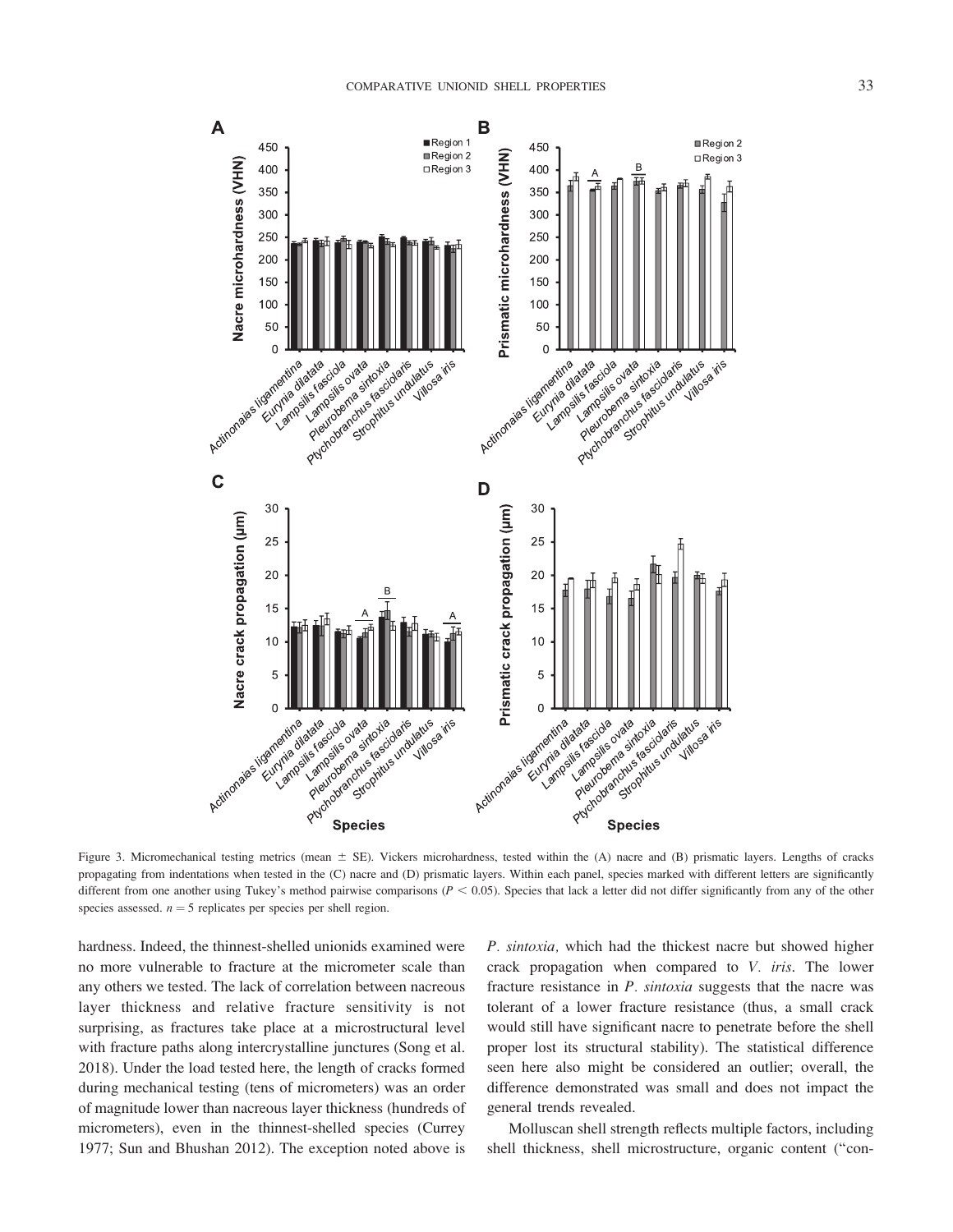chiolin''), overall shape, and shell ornamentation (Zuschin and Stanton 2001). Multiple layers of different microstructures composing such shells evolved early in the lineage as demonstrated from Lower Cambrian fossils from China (Feng and Sun 2003). The multiple calcified layers offer some degree of structural plasticity because different layers differ in structural support. Nacre is resistant to fracture (Song et al. 2018), while prisms that align perpendicularly to the shell surface impart greater resistance to abrasion (Sun and Bhushan 2012). The organic interfaces that permeate the junctions between microstructures offer a path for fracture dissipation (Gim et al. 2019), while the dramatic change in structure from prismatic to nacreous structure offers a stoppage juncture. Fracture resistance in nacre reflects ''constrained microcracking'' (Song et al. 2018). Microcracks essentially form in advance of the primary crack deflection, releasing the local stress concentration, thus enhancing the crack extension resistance. Our data support the enhanced fracture resistance of nacre because the length of cracks produced by indentation was shorter in the nacreous layer than in the prismatic layer, implying greater fracture resistance. Microhardness showed the opposite trend, with substantially greater microhardness in the prismatic layer for all species. Similarly, the external shell layer of the large ranellid gastropod Charonia lampas lampas was harder than the inner layer, albeit the inner shell layer is crossed lamellar while the outer layer is prismatic (Boufala et al. 2019). It is not surprising that outer shell layers are harder than inner layers, and given the infaunal habitat of unionid mussels (and most bivalves), greater hardness of the outer (prismatic) layer enhances resistance to abrasion.

The eight unionid species assessed in this study are found typically in flowing waters, often with sand, gravel, and/or rock substratum (references noted here include information for all eight species: Burch 1975; Clarke 1981; Williams et al. 2008). The Hunter Station Bridge site is typical of their usual habitat (medium to large rivers with sand and gravel substratum). While some species of unionids are regularly found associated with specific microhabitats (Strayer 1981), there is no indication that the distribution of mussels in this study and at this site varied spatially. The consistency of habitat requirements across many unionid taxa and the uniformity of shell microhardness and fracture resistance in all mussels tested speaks to a successful and highly conservative evolutionary prismato-nacreous shell lineage. Our results suggest that shell microhardness and resistance to fracture are remarkably similar across these eight species of unionids. It also suggests that our focus, in terms of characteristics to monitor for vulnerability across unionid taxa, should not be on micrometer-scale shell strength or fracture resistance but on relative shell and shell layer (prismatic–nacreous) thicknesses.

While we uncovered a high level of conservativism in shell biomechanics within multiple species of unionids at a single location, our results suggest the need for broader study across a range of habitats to better discern environmentally induced differences in shell characters. We did not test phenotypic plasticity, but the high degree of biomechanical uniformity across these eight members of the Unionidae from two subfamilies (as per Lopes-Lima et al. 2017: Anodontinae, Ableminae) suggests that the prismato-nacreous shell of unionids has successfully supported the long-term survival of a group that dates to the Triassic (Skawina and Dzik 2011).

## ACKNOWLEDGMENTS

We gratefully acknowledge the Pennsylvania Department of Transportation for allowing the retention of common mussels from the translocation project. Mussels were sacrificed by E.J.C under scientific collecting permit number 2016-01-0082 from the Pennsylvania Fish and Boat Commission. In addition, we greatly appreciate field assistance provided by Enviroscience, the United States Forest Service, and numerous Western Pennsylvania Conservancy staff members. We thank Natasha Chaudhari for collection of indentation images, and we are grateful to Rebecca Hedreen, Sciences and Distance Learning Librarian at Southern Connecticut State University, for important referencing assistance. This manuscript was improved through the contributions of the journal editors and anonymous reviewers. G.H.D and M.B.C. would like to acknowledge funding from The College of New Jersey's Mentored Undergraduate Summer Experience. M.N.R. was supported by a National Oceanic and Atmospheric Administration research grant to G.H.D. Funding to support this publication was supplied by Southern Connecticut State University.

#### LITERATURE CITED

- Anstis, G. R., P. Chantikul, B. R. Lawn, and D. B. Marshall. 1981. A critical evaluation of indentation techniques for measuring fracture-toughness: 1, Direct crack measurements. Journal of the American Ceramic Society 64:533–538.
- ASTM (American Society for Testing and Materials). 2017. ASTM Designation E384-17. Standard Test Method for Microhardness of Materials. American Society for Testing and Materials, West Conshohocken, Pennsylvania.
- Bailey, R. C., and R. H. Green. 1988. Within-basin variation in the shell morphology and growth rate of a freshwater mussel. Canadian Journal of Zoology 66:1704–1708.
- Baldassarri, M., H. C. Margolis, and E. Beniash. 2008. Compositional determinants of mechanical properties of enamel. Journal of Dental Research 87:645–649.
- Boufala, K., S. Ouhenia, G. Louis, D. Betrancourt, D. Chicot, and I. Belabbas. 2019. Microstructure analysis and mechanical properties by instrumented indentation of Charonia lampas lampas shell. Journal of Mechanical Behavior of Biomedical Materials 89:114–121.
- Brown, C. G., R. Fiorillo, R. Yi, S. Tangirala, and J. Ametepe. 2017. Drying, freezing, and ethanol preservation lower shell strength of two freshwater pulmonate gastropods. Georgia Journal of Science 75: 7. Available at http://digitalcommons.gaacademy.org/gjs/vol75/iss2/7 (accessed January 21, 2022).
- Burch, J. B. 1975. Freshwater unionacean clams (Mollusca: Pelecypoda) of North America. Malacological Publications, Hamburg, Michigan.
- Checa, A. 2000. A new model for periostracum and shell formation in Unionidae (Bivalvia, Mollusca). Tissue and Cell 32:405–416.
- Checa, A.G., and A. Rodriguez-Navarro. 2001. Geometrical and crystallo-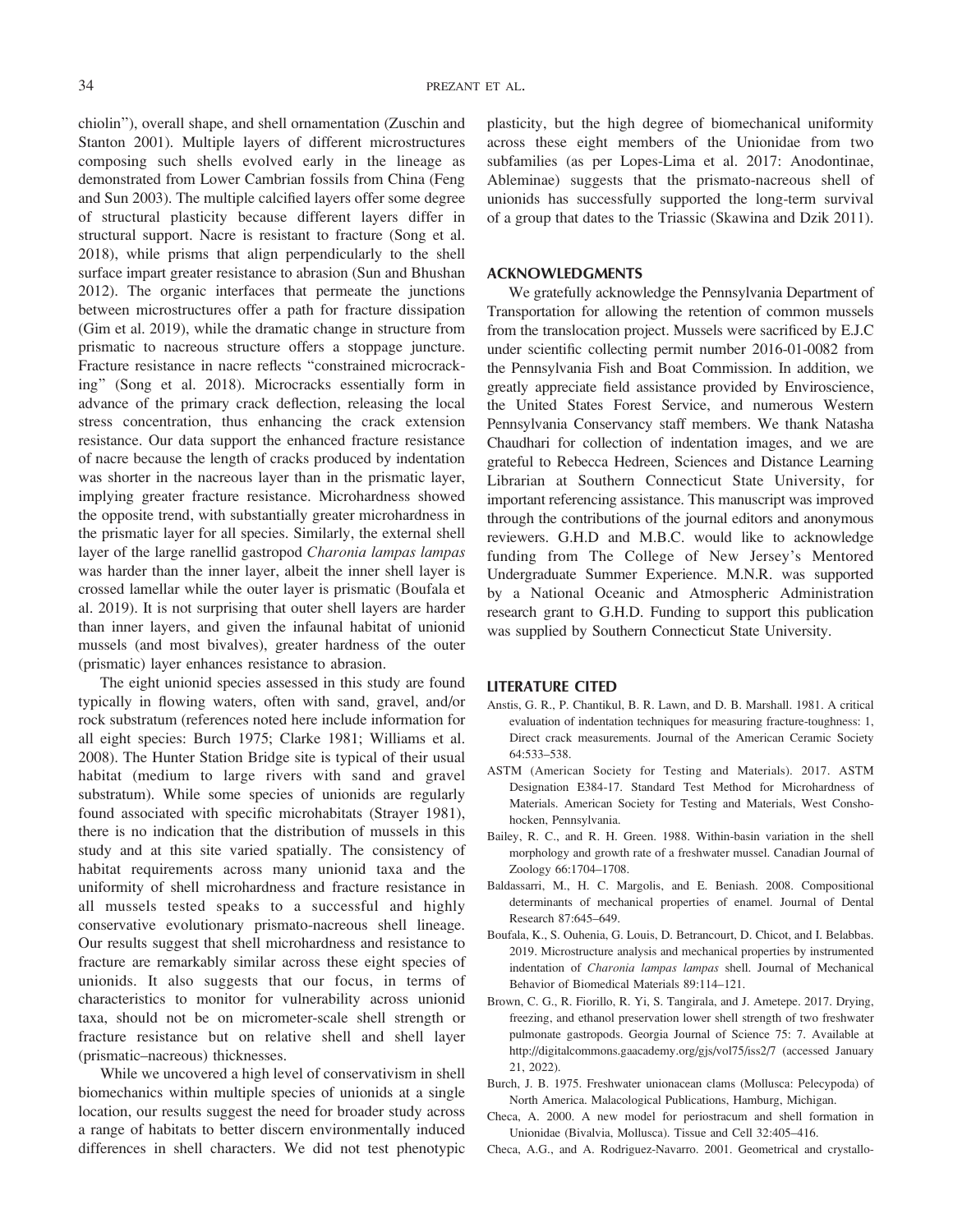graphic constraints determine the self-organization of shell microstructures in Unionidae (Bivalvia: Mollusca). Proceedings of the Royal Society, London 268:771–778.

- Clark, M. S., L. S. Peck, J. Arivalagan, T. Backeljau, S. Berland, J. C. Cardoso, C. Caurcel, G. Chapelle, M. De Noia, S. Dupont, K. Gharbi, J. I. Hoffman, K. S. Last, A. Marie, F. Melzner, K. Michalek, J. Morris, D. M. Power, K. Ramesh, T. Sanders, K. Sillanpää, V. A. Sleight, P. J. Stewart-Sinclair, K. Sundell, L. Telesca, D. L. J. Vendrami, A. Ventura, T. A. Wilding, T. Yarra, and E. M. Harper. 2020. Deciphering mollusc shell production: the roles of genetic mechanisms through to ecology, aquaculture and biomimetics. Biological Reviews 95:1812–1837.
- Clarke, A. H. 1981. The Freshwater Molluscs of Canada. National Museum of Natural Sciences, National Museums of Canada, Ottawa.
- Currey, J. D. 1977. Mechanical properties of mother of pearl in tension. Proceedings of the Royal Society of London. Series B. Biological Sciences 196:443–463.
- Dickinson, G. H., A. V. Ivanina, O. B. Matoo, H. O. Portner, G. Lannig, C. Bock, E. Beniash, and I. M. Sokolova. 2012. Interactive effects of salinity and elevated  $CO<sub>2</sub>$  levels on juvenile eastern oysters, Crassostrea virginica. Journal of Experimental Biology 215:29–43.
- Edelman, A. J., J. Moran, T. J. Garrabrant, and K. C. Vorreiter. 2015. Muskrat predation of native freshwater mussels in Shoal Creek, Alabama. Southeastern Naturalist 14: 473–483.
- Feng, W., and W. Sun. 2003. Phosphate replicated and replaced microstructure of molluscan shells from the earliest Cambrian of China. Acta Palaeontologica Polonica 48:21–30.
- Fratzl, P., H. S. Gupta, F. D. Fischer, and O. Kolednik. 2007. Hindered crack propagation in materials with periodically varying Young's modulus— Lessons from biological materials. Advanced Materials 19:2657–2661.
- Gilbert, P. U. P. A., K. D. Bergmann, C. E. Myers, M. A. Marcus, R. T. Devol, C.-Y. Sun, A. Z. Blonsky, E. Tamre, J. Zhao, E. A. Karan, N. Tamura, S. Lerner, A. J. Giuffre, G. Giribet, J. M. Eiler, and A. H. Knoll. 2017. Nacre tablet thickness records formation temperature in modern and fossil shells. Earth and Planetary Science Letters 460:281–292.
- Gim, J., N. Schnitzer, L. M. Otter, Y. Cui, S. Motreuil, F. Marin, S. E. Wolf, D. E. Jacob, A. Misra, and R. Hovden. 2019. Nanoscale deformation mechanics reveal resilience in nacre of Pinna nobilis shell. Nature Communications 10:1–8.
- Giribet, G., and W. Wheeler. 2002. On bivalve phylogeny: A high-level analysis of the Bivalvia (Mollusca) based on combined morphology and DNA sequence data. Invertebrate Biology 121:271–324.
- Graf, D. L., and K. S. Cummings. 2006. Palaeoheterodont diversity (Mollusca: Trigonoida  $+$  Unionoida): What we know and what we wish we knew about freshwater mussel evolution. Zoological Journal of the Linnean Society 148:343–394.
- Haag, W. R. 2012. North American Freshwater Mussels. Cambridge University Press, New York.
- Haag, W. R., and A. L. Rypel. 2011. Growth and longevity in freshwater mussels: Evolutionary and conservation implications. Biological Reviews 86:225–247.
- Hornbach, D. J., V. J. Kurth, and M. C. Hove. 2010. Variation in freshwater mussel shell sculpture and shape along a river gradient. American Midland Naturalist 164:22–36.
- Kesler, D. H., and R. C. Bailey. 1993. Density and ecomorphology of a freshwater mussel (Elliptio complanata, Bivalvia: Unionidae) in a Rhode Island Lake. Journal of the North American Benthological Association 12:259–264.
- Kim, Y.-Y., J. D. Carloni, B. Demarchi, D. Sparks, D. G. Reid, M. E. Kunitake, C. C. Tang, M. J. Duer, C. L. Freeman, and B. Pokroy. 2016. Tuning hardness in calcite by incorporation of amino acids. Nature Materials 15:903.
- Kishida, K., and T. Sasaki. 2018. Geographical and seasonal variations of the shell microstructures in the bivalve Scapharca broughtonii. Pages 177– 186 in K. Endo, T. Kogure, and H. Nagasawa, editors. Biomineralization:

From Molecular and Non-Structural Analyses to Environmental Science. Springer, Singapore.

- Konietschke, F., M. Placzek, F. Schaarschmidt, and L. A. Hothorn. 2015. nparcomp: An R software package for nonparametric multiple comparisons and simultaneous confidence intervals. Journal of Statistical Software 64:1–17.
- Leonard-Pingel, J. S., and J. B. C. Jackson. 2013. Drilling intensity among Neogene tropical Bivalvia in relation to shell forms and life habit. Bulletin of Marine Science 89:905–919.
- Leung, H. M., and S. K. Sinha. 2009. Scratch and indentation tests on seashells. Tribology International 42:40–49.
- Lopes-Lima, M., E. Froufe, V. T. Do, M. Ghamizi, K. E. Mock, U. Kebapci, O. Klishko, S. Kovitvadhi, U. Kovitvadhi, O. S. Paul, J. M. Pfeiffer 3rd, M. Raley, N. Riccardi, H. Sereflisan, R. Sousa, A. Teirxeira, S. Varandas, X. P. Wu, D. T. Zanatta, A. Zieritz, and A. E. Bogan. 2017. Phylogeny of the most species-rich freshwater bivalve family (Bivalvia: Unionida: Unionidae): Defining modern subfamilies and tribes. Molecular Phylogeny and Evolution 106:174–191.
- Mann, S. 2001. Biomineralization: Principles and Concepts in Bioinorganic Materials Chemistry. Oxford University Press, New York.
- Marie, B., J. Arivalagna, L. Marthéron, G. Bolbach, S. Berland, A. Marie, and F. Marin. 2017. Deep conservation of bivalve nacre proteins highlighted by shell matrix proteomics of the Unionoida Elliptio complanata and Villosa lienosa. Journal of the Royal Society Interface 14:20160846.
- Marin, F., G. Luquet, B. Marie, and D. Medakovic. 2008. Molluscan shell proteins: primary structure, origin, and evolution. Current Topics in Developmental Biology 80: 209–276.
- Meyers, M. A., and P. Chen. 2014. Biological Materials Science: Biological Materials, Bioinspired Materials, and Biomaterials. Cambridge University Press, Cambridge. United Kingdom.
- Nardone, J. A., S. Patel, K. R. Siegel, D. Tedesco, C. G. McNicholl, J. O'Malley, J. Herrick, R. A. Metzler, B. Orihuela, D. Rittschof, and G. H. Dickinson. 2018. Assessing the impacts of ocean acidification on adhesion and shell formation in the barnacle Amphibalanus amphitrite. Frontiers in Marine Science 5:369.
- Newell, A. J., D. J. Gower, M. J. Benton, and V. P. Tverdokhlebov. 2007. Bedload abrasion and the in-situ fragmentation of bivalve shells. Sedimentology 54:835–845.
- Ott, L. O., and M. Longnecker. 2010. An Introduction to Statistical Methods and Data Analysis. Brooks/Cole, Cengage Learning, Belmont, California.
- Pohlert, T. 2014. The Pairwise multiple comparison of mean ranks package (PMCMR). R package. Available at http://CRAN.R-project.org/ package=PMCMR (accessed January 21, 2022).
- Prezant, R. S., A. Tan Tiu, and K. Chalermwat. 1988. Shell microstructure and color changes in stressed Corbicula fluminea (Bivalvia: Corbiculidae). The Veliger 31:236–243.
- R Core Team. 2013. R: A language and environment for statistical computing. R Foundation for Statistical Computing, Vienna, Austria. Available at http://www.R-project.org/ (accessed January 21, 2022).
- Skawina, A., and J. Dzik. 2011. Umbonal musculature and relationships of the Late Triassic filibranch unionid bivalves. Zoological Journal of the Linnaean Society 163:863–883.
- Song, J., Fan, C., H. Ma, L. Liang, and Y. Wei. 2018. Crack deflection occurs by constrained microcracking in nacre. Acta Mechanica Sinica 34:143–150.
- Strayer, D. 1981. Notes on the microhabitats of Unionid mussels in some Michigan streams. American Midland Naturalist 106:411–415.
- Sun, J., and B. Bhushan. 2012. Hierarchical structure and mechanical properties of nacre: A review. RSC Advances 2:7617–7632.
- Tan Tiu, A., and R. S. Prezant. 1987. Shell microstructural responses of Geukensia demissa granosissima (Mollusca, Bivalvia) to continual submergence. American Malacological Bulletin 5:173–176.
- Tan Tiu, A., and R. S. Prezant. 1989. Temporal variation in microstructure of the inner shell surface of Corbicula fluminea (Bivalvia: Heterodonta). American Malacological Bulletin 7:65–71.